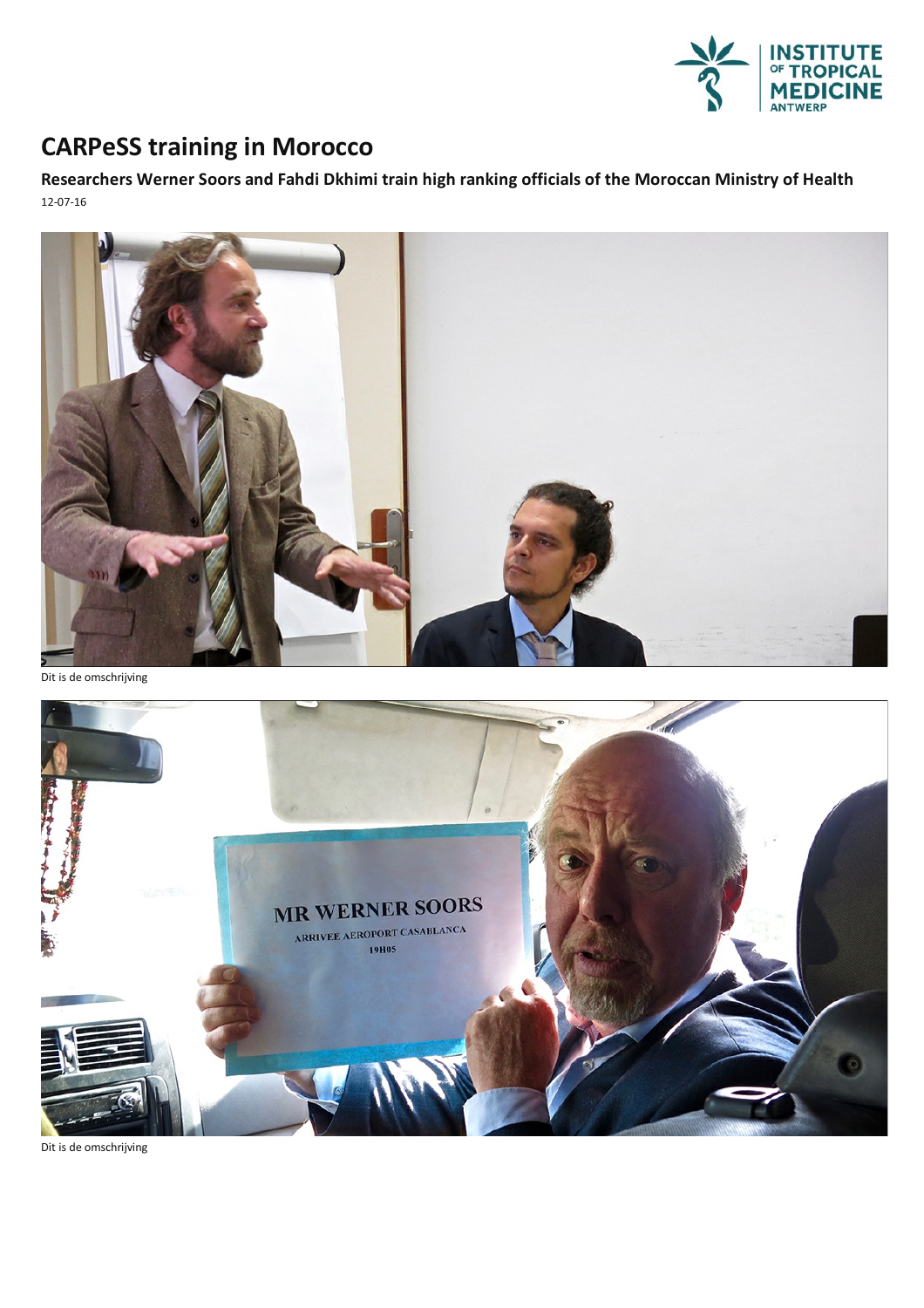

Dit is de omschrijving



Dit is de omschrijving

In February 2016, ITM's Department of Public Health (DPH) officially took a new step in its collaboration with the Moroccan Ministry of Health. The DPH agreed to support the Ministry in its attempt to develop a relevant training programme for its central and regional directors. For the department, the reason for taking up this challenge was twofold: first, this was seen as a timely opportunity to deepen the current reflections on how best to adapt their training curriculum to the needs of the institutional partners in low- and middle income countries (LMICs); second, it was also considered a unique opportunity to reflect on how best to reach and **strengthen capacities of the top-managers of a Ministry of Health in a middle income country.**

The course objective is to give this public a base of common knowledge in order to be able to interact on major public health issues, to strengthen their analytical capacity as well as to develop their ability to summarize complex issues and identify, as much as possible in an evidence-based manner, operational solutions.

Reaching this high-level audience is rare. In a way, top managers of Ministry of Health "fly under the radar" of ITM training programmes, mainly because, due to their level of responsibility, they do not have the possibility to attend off-site courses. The challenge was thus to tailor the course content both to their needs and expectations, but also to their limited time availability while also taking into consideration other constraints – e.g. limited resources, tight timing as the course had to start within a couple of months after the official agreement between the MoH and ITM...

What options did we take for this pilot experience? One of our colleagues, Pol de Vos, conducted a needs assessment in March 2016, which helped draw the contours of a flexible course structure: six themes to be covered over an eight month period. Each theme is built around four main learning tools: guided reading (three weeks per theme, each week being introduced viaan online video that presents the selected documents), face-to-face sessions (three days per month), three study tours relevant for specific themes (in England, Belgium and France); and finally a written task to be submitted and defended in front of a jury in order to validate the participants'